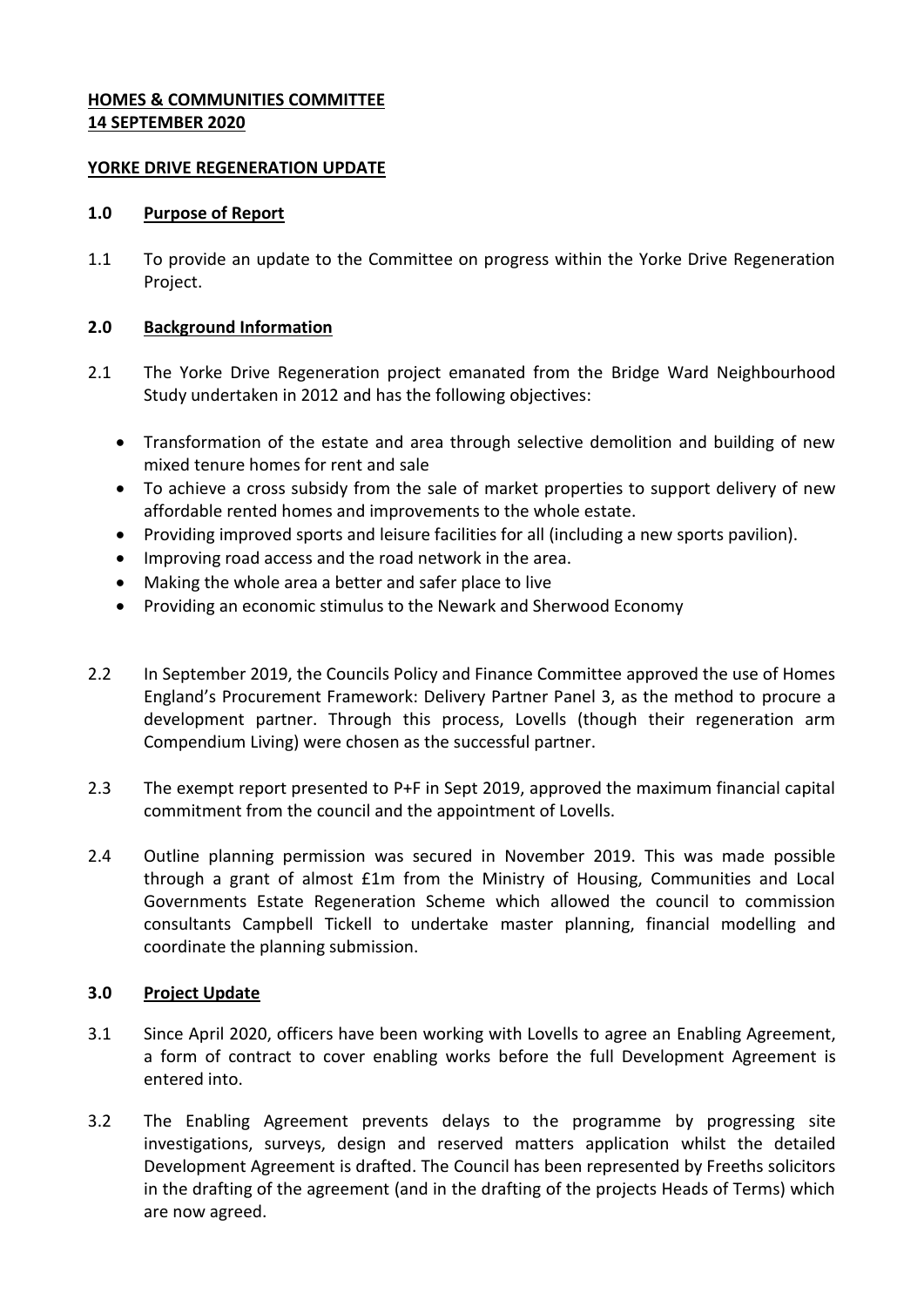3.3 A timetable of expected works on site will be provided to residents and Ward Members before any onsite delivery begins (expected in September 2020).

| 3.4 |  | An update against key areas of the project is presented below |
|-----|--|---------------------------------------------------------------|
|-----|--|---------------------------------------------------------------|

| Key actions              | Update                                                                        |
|--------------------------|-------------------------------------------------------------------------------|
| Land Assembly through    | Fourteen privately owned properties fall within the demolition zone           |
| acquisition of privately | and the Council has begun the process liaising with owners with a             |
| owned properties.        | view to purchasing these through an agreed voluntary sale.                    |
|                          | One property has been purchased with an additional four in the                |
|                          | conveyance process.                                                           |
|                          | A compulsory purchase order will be sought as a last resort to ensure         |
|                          | land assembly and Weightmans Law has been appointed to support                |
|                          | the Council through this process if necessary. A further Committee            |
|                          | Paper for approval to submit a CPO will be brought forward in due             |
|                          | course.                                                                       |
| Acquisition of 1-9       | The Council is looking to progress this acquisition with PA Housing           |
| Lincoln Court from       | Group, for which approval has already been obtained at the                    |
| Paragon Asra Housing     | Committee meeting of 5 <sup>th</sup> April 2018. The Council has also secured |
| Association              | the agreement of Homes England to permit the grant attached to the            |
|                          | properties to be put back into the scheme or into a Recycled Capital          |
|                          | Grants Fund. Due to the delay in acquisition, PA are currently re-            |
|                          | consulting with tenants.                                                      |
| Development of Shared    | As part of the Councils 'Resident Offer', the Council is providing the        |
| <b>Equity Product</b>    | option of a shared equity purchase to owner-occupiers whose home              |
|                          | falls within the demolition area. Working with Freeths, the project           |
|                          | team is currently finalising the most effective mechanism to deliver          |
|                          | shared equity. It is anticipated that this offer will be taken up by          |
|                          | approximately 6 households.                                                   |
| External funding (HE)    | Officers continue to liaise with Homes England to discuss funding             |
| secured                  | opportunities to support delivery of the project, whilst also                 |
|                          | maximizing alternative opportunities e.g. D2N2 funding where                  |
|                          | appropriate.                                                                  |
| Preparedness for decant  | The project phasing has been designed such that disruption to                 |
| and move of 130          | residents is minimized with one move only as far as is practicably            |
| households               | possible. It is also anticipated that some households will choose to          |
|                          | move off the Drive rather than be rehoused in the new development.            |
|                          | The Councils Decant Policy was approved at Policy and Finance                 |
|                          | November 2019 with the Resident Compensation Guide approved in                |
|                          | April 2020.                                                                   |
|                          | To date five properties within the first six due for demolition have          |
|                          | been decanted. In addition, natural voids (where a resident has               |
|                          | chosen to leave of their own accord) are being held in the first phase.       |
| Management of vacant     | The Project Board considered the benefits and challenges of holding           |
| properties               | naturally occurring voids in Phase 1 on rent loss, the potential of ASB       |
|                          | versus additional costs of statutory compensation payment and risks           |
|                          | to the programme from delayed decant. It has been agreed that                 |
|                          | naturally occurring voids in Phase 1 will be held rather than re-let.         |
|                          | Void properties have been shuttered and made secure with                      |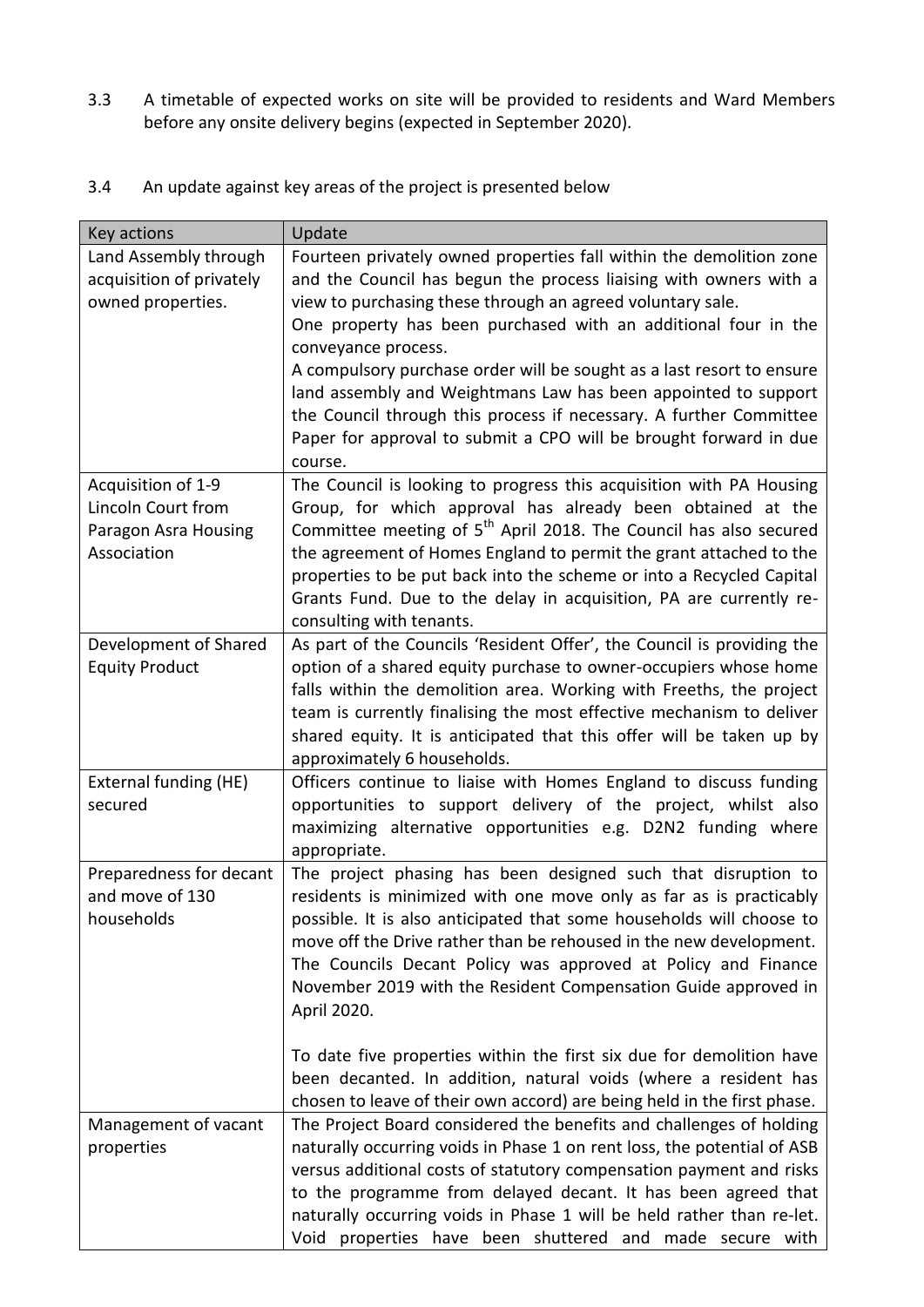|                                       | additional patrols from Community Protection Officers and Tenancy<br>Officers to manage any potential ASB and fly tipping.                                                                                                                                                                                                                                                                                                                                            |
|---------------------------------------|-----------------------------------------------------------------------------------------------------------------------------------------------------------------------------------------------------------------------------------------------------------------------------------------------------------------------------------------------------------------------------------------------------------------------------------------------------------------------|
| <b>Reserved Matters</b>               | The current programme anticipates a reserved matters application in                                                                                                                                                                                                                                                                                                                                                                                                   |
| Planning Phase 1                      | December 2020 following resident consultation.                                                                                                                                                                                                                                                                                                                                                                                                                        |
| secured                               |                                                                                                                                                                                                                                                                                                                                                                                                                                                                       |
| Community and<br>resident involvement | The project has continued to have a high level of community<br>involvement and this is now evolving to reflect new ways of working<br>in response to Covid-19 and include:<br>Resident Panel meeting $-$ first virtual meeting held $26th$ August                                                                                                                                                                                                                     |
|                                       | 2020                                                                                                                                                                                                                                                                                                                                                                                                                                                                  |
|                                       | Newsletter – produced every 2 months – next due beginning of<br>September following resident panel sign off<br>Facebook – regularly updated and utilized for a virtual 'Meet the<br>Developer' on Facebook Live in July<br>Specific consultation with residents on: Procurement, Design,                                                                                                                                                                              |
|                                       | Pavilion and community facilities<br>Direct liaison with Ward Councillors                                                                                                                                                                                                                                                                                                                                                                                             |
| Pavilion stakeholders                 | A separate consultation exercise on the pavilion provision as part of<br>has begun including internal stakeholders<br>S <sub>106</sub><br>e.g.<br>the<br>Environmental Services, Health Improvement and Community<br>Relations and external users e.g. Fernwood Foxes and local residents.<br>Further consideration is required on the future management of the<br>facility and maximizing the benefit from this alongside other<br>community facilities in the area. |

## **4.0 Equalities Implications**

4.1 Equality implications for this regeneration scheme have been considered with an Equality Impact Assessment presented to Policy and Finance Committee November 2018.

# **5.0 Financial Implications**

- 5.1 The project remains within the approved cost envelope.
- 5.2 Once enabling works have been carried out, updated costs will be fed into the HRA Business Plan to ensure the project is still affordable as well as modelling in some options around affordability with less or no grant if necessary.

# **6.0 Community Plan – Alignment to Objectives**

- 6.1 The rationale for the project has been clearly articulated in this and previous reports, its strategic importance is reflected through its inclusion in the Council's Community Plan. Following extensive and continued consultation with residents on the estate, the project is also supported by the overwhelming majority of residents.
- 6.2 The proposals directly relate to the following objectives within the Community Plan:
	- *Improve the cleanliness and appearance of the local environment*
	- *Reduce crime and antisocial behaviour, and increase feelings of safety in our communities*